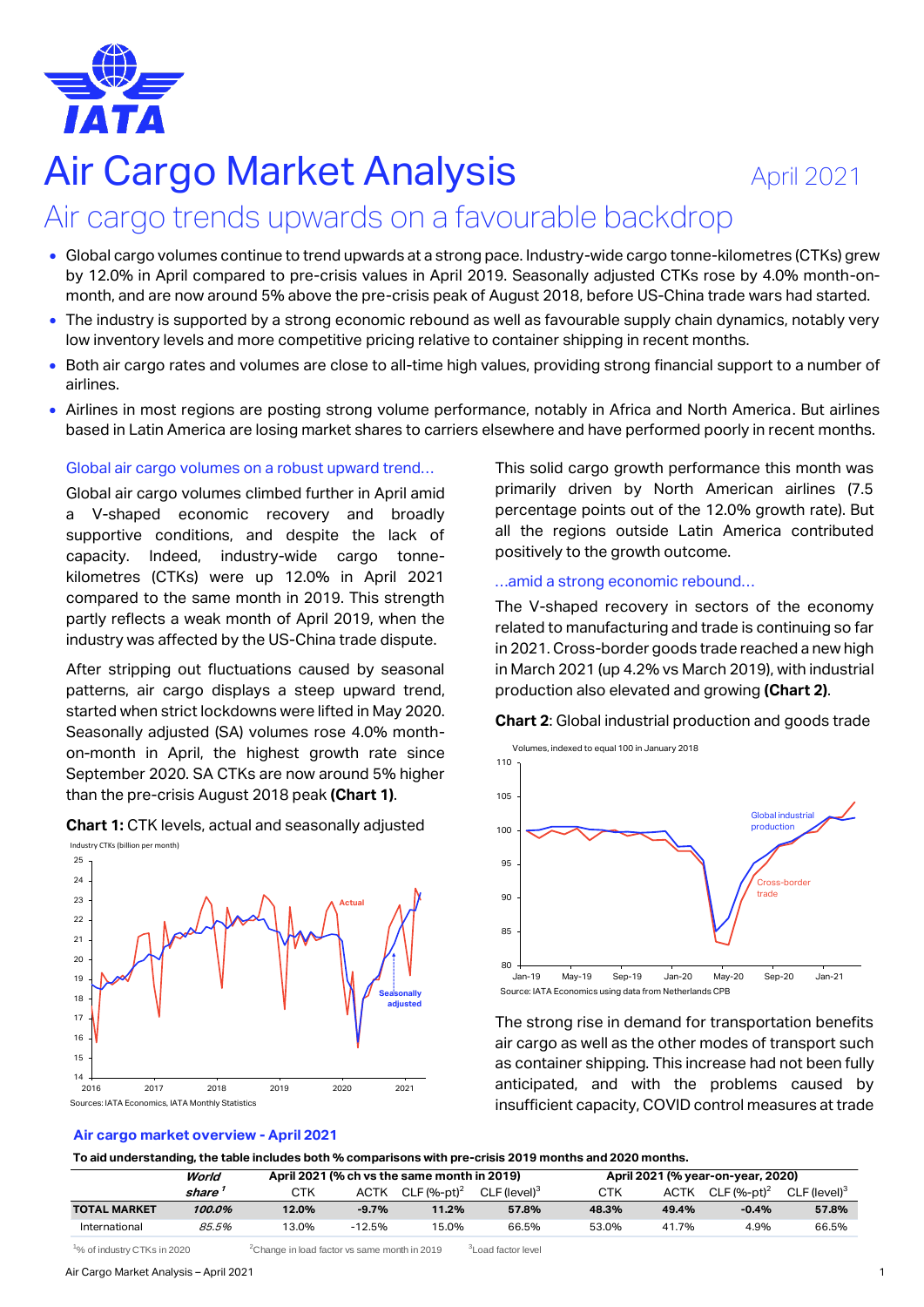hubs and generally disrupted supply chains, is creating tensions in global trade.

#### …and favourable supply chain dynamics

One result of those tensions is the exceptionally low levels of inventories compared to sales in the US, which were down 6.4% compared to pre-crisis levels in April.

It is common that, at the start of an economic upturn, businesses turn to air freight in order to rapidly refill stocks as demand lifts, thus providing support to CTKs. In the current context, supplier delivery times have lengthened significantly, and many supply chains are now operating "just-in-time". That means businesses are likely to use air both to meet urgent demand, and to provide a buffer on stocks **(Chart 3)**.

#### **Chart 3**: US inventory-to-sales ratio, global CTKs



Another symptom is the evolution of the relative price of air cargo compared to that of container shipping. Prior to the crisis, air cargo used to be around 12 times more expensive than ocean. While air cargo rates shot up in the early stage of the crisis around April 2020, they have stabilized since then, and container rates have grown faster **(Chart 4)**.

**Chart 4:** Prices of air cargo and container shipping, per kg of chargeable weight



The relative price of air cargo is currently low compared to its recent average. On top of being fast, air cargo is now also relatively cheap, creating [a strong](https://www.iata.org/en/iata-repository/publications/economic-reports/competitive-advantage-of-air-cargo-not-only-speed-but-also-price/)  [competitive advantage](https://www.iata.org/en/iata-repository/publications/economic-reports/competitive-advantage-of-air-cargo-not-only-speed-but-also-price/) that is likely to attract some businesses.

The difficulty in rapidly increasing container capacity – which would make air cargo less attractive – and refilling inventories, combined with ongoing strong economic demand mean that those dynamics are likely to extend until late in 2021. We think air cargo will continue to perform well in the coming months.

#### A modest upwards trend in air cargo capacity…

In April, industry-wide available cargo tonnekilometres (ACTKs) were 9.7% below their levels of April 2019. This was the third consecutive month of improvement, and SA volumes also rose for the third month in a row to the highest value since Jan 2020.

International passenger traffic – and consequently cargo belly capacity – did not improve in April compared to March. But international freighters ACTKs were up 26.2% versus pre-crisis value in 2019. As has been the case since the start of the crisis, airlines are regularly increasing their freighters fleet size as well as daily freighter utilization **(Chart 5)**.





#### … but load factors and revenues are close to records

The upshot is that cargo capacity is still insufficient. While this is not to the same extend as container trade, the lack of capacity creates some headwinds for demand, as has been the case since the start of the crisis.

Moreover, it also means cargo load factors continue to trend close to record levels. The industry-wide cargo load factor was 57.8% in April, up 11.2 percentage points versus April 2019. International load factors were at a record-high level – but close to April 2020 – in all regions except Latin America **(Chart 6)**.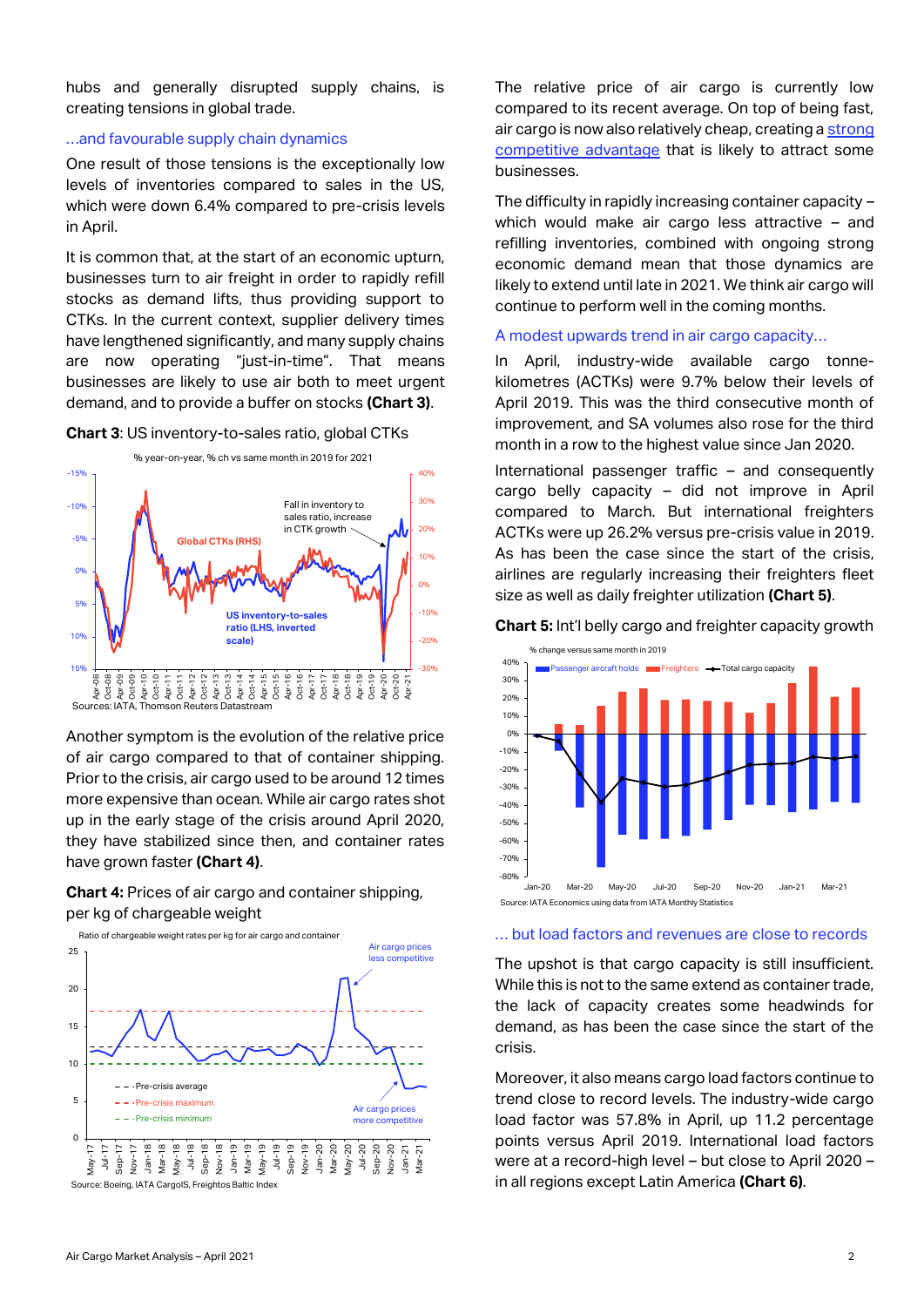#### **Chart 6:** Cargo load factors by region



As air cargo rates broadly follow the trend in load factors, they were up around 85% compared to April 2019 – but 3% below April 2020 (including fuel and other surcharges). Both rates and volumes carried are close to all-time high values, a strong positive for certain airlines.

#### Int'l CTKs growth in line with that of the industry

The stark performance of global air cargo volumes was also reflected in international CTKs, which grew 13.0% in April 2021 versus April 2019. SA CTKs also follow a steep upwards trend. Among the regions we track, Latin America remains the main underperformer, while Africa and North America grew the most **(Chart 7)**.

**Chart 7:** Int'l CTK growth versus the same month in 2019 (airline region of registration basis)



Sources: IATA Economics, IATA Monthly Statistics

Airlines based in Africa posted a fourth consecutive month of growth at or above 25% versus 2019. Indeed in April, their international CTKs rose by 30.6% compared to April 2019. This is mostly driven by CTKs

flown on routes between Asia and Africa, which have not been significantly impacted by the pandemic.

North American airlines posted a 25.6% rise in their international CTKs in April 2021 versus April 2019, following a 16.9% gain in March. Airlines in the region have benefitted from the appetite of the US consumers for products manufactured in Asia. They have also been able to grow their market share on routes such as Nth-Sth America, owing to the large freighter fleets they have available.

Airlines registered in the Middle East, Europe and Asia posted growth performances that were more in line with the international total. But all three regions improved significantly in April compared to March with SA volumes on a robust upward trend, highlighting that the strength of air cargo is broad-based outside of Latin America.

International CTKs of airlines based in Latin America fell by 32.7% in April 2021 versus April 2019, in a stark contrast with the other regions. SA CTKs have not clearly progressed since the crisis first hit That being said, segment-based volumes on several routes in the region (Eur-Central Am, Nth-Sth Am) have performed well in April **(Chart 8)**.



**Chart 8:** International CTKs by route (segment-based)

Sources: IATA Economics, IATA Monthly Statistics by Route

This emphasizes the difference between data based on the airlines' region of registration and data based on segments. In this specific instance, the bankruptcy procedures of some of the largest carriers in Latin America mean that they lost market shares to North American and European carriers. While there is still demand on routes to/from Latin America, less of it is being carried by airlines based in the region compared to prior to the crisis.

> IATA Economics [economics@iata.org](mailto:economics@iata.org) 8 th June 2021